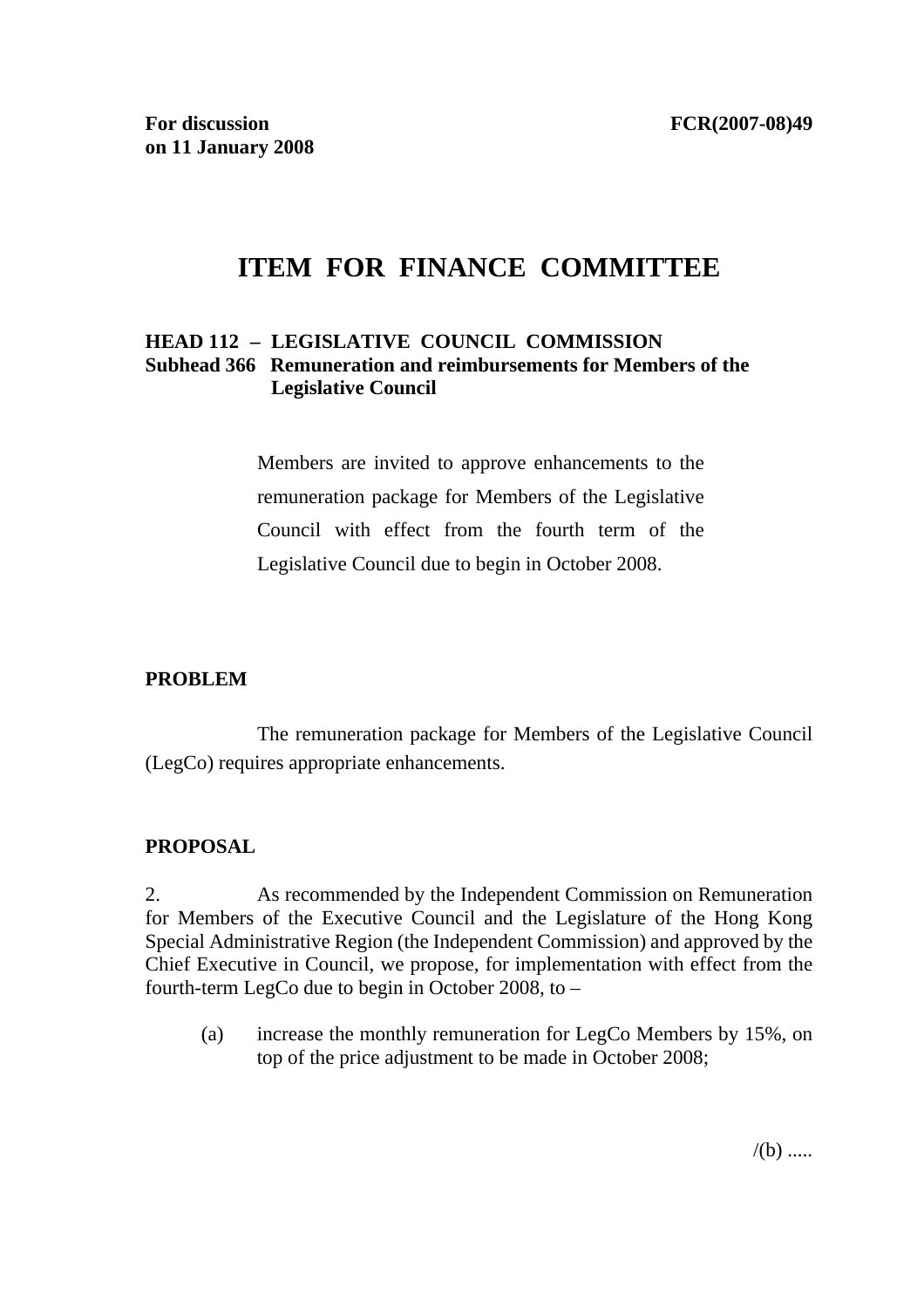- (b) provide a gratuity pitched at 15% of the total remuneration that Members receive during a LegCo term, which is payable upon the end of their service with LegCo for that whole term, subject to such exceptions as set out in paragraph 13 below;
- (c) make available an annual accountable medical allowance of \$25,000 to serving LegCo Members, which can be used either to pay for the premium of their personal medical and/or dental insurance covers, or actual medical and dental expenses, or both; and
- (d) apply to the proposed medical allowance the current price adjustment mechanism applicable to the relevant components of the remuneration package.

# **JUSTIFICATION**

### *Comprehensive review*

3. It is a practice for the Independent Commission to conduct a comprehensive review of the remuneration package a year or so before the start of a new LegCo term. With the fourth-term LegCo due to begin in October 2008, the Independent Commission started the review in April 2007 which is now completed.

4. In this review, the Independent Commission conducted a thorough examination of the remuneration package for LegCo Members and the underlying principles adopted previously. It also considered submissions from the Subcommittee on Members' Remuneration and Operating Expenses Reimbursement (the LegCo Subcommittee)<sup>1</sup>.

# *LegCo Subcommittee's requests*

5. For the review, the LegCo Subcommittee submitted the following requests in relation to the components of the remuneration package for LegCo Members –

(a) the monthly remuneration for LegCo Members should be pegged to a certain percentage of the salary range of the directorate officers in the civil service. Alternatively, an independent remuneration scale may be set for LegCo Members;

 $/(b)$  .....

 $\frac{1}{1}$  This is a subcommittee established under the House Committee to examine issues relating to the level of remuneration and expenses reimbursement for LegCo Members.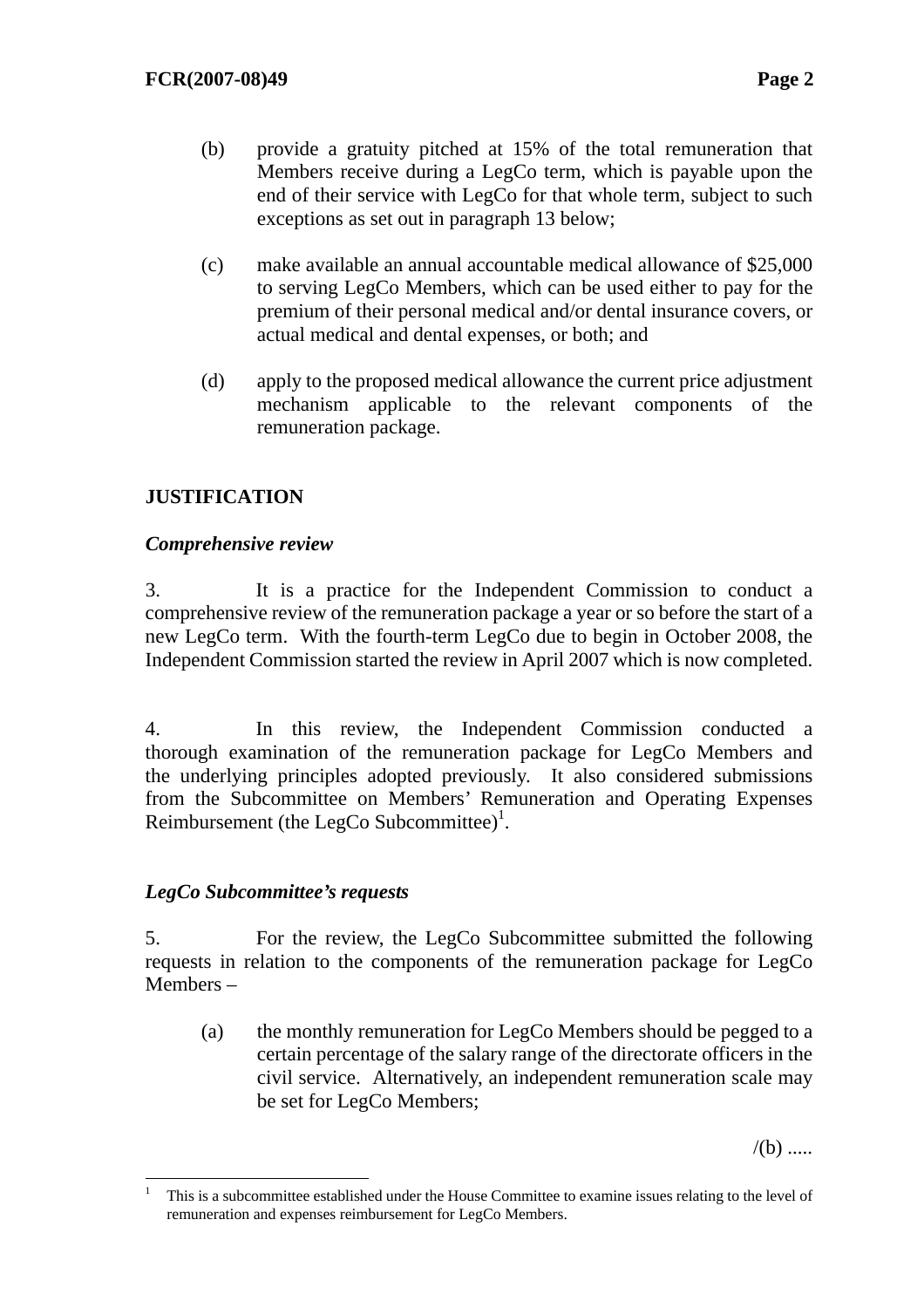- (b) retirement benefits in the form of a gratuity at 15% of the total remuneration received should be given;
- (c) civil service medical benefits should be made available to serving LegCo Members; and
- (d) the annual accountable allowance for Operating Expenses Reimbursement (OER) be increased such that it will be sufficient for a LegCo Member to operate four district offices and one central office.

6. The Independent Commission took a practical approach to the review, viz. to review and devise a remuneration package which is commensurate with the high level of responsibilities and the powers and functions vested in LegCo membership, attractive enough for able candidates to come forward and serve the community in the capacity of LegCo Members, and which enables those who regard LegCo work as their main occupation to maintain a reasonable standard of living. The Independent Commission's considerations and recommendations are set out in the ensuing paragraphs.

## *Monthly remuneration*

7. The LegCo Subcommittee has stated that the demands now placed on LegCo Members, and public expectations, have been rising continuously. Even for those who retain their main occupations in the relevant professions or continue to run their businesses in the relevant sectors, the time and attention they devote to LegCo work are now much more substantial than that spent on their own professions or sectors. The LegCo Subcommittee has requested that the monthly remuneration for LegCo Members should be increased by way of pegging it to a certain percentage of the salary range of the directorate officers in the civil service, or alternatively, establishing an independent remuneration scale for LegCo Members.

8. The Independent Commission recognises the increasing volume and complexity of LegCo work, the heavier responsibilities and time commitments, and the higher public expectations now placed upon LegCo Members. It further notes that there has been no change to the level of the monthly remuneration since 1991, except the annual adjustments in accordance with the movements of the Consumer Price Index (C) (CPI(C)) under the price adjustment mechanism approved by the Finance Committee. The real value of the monthly remuneration for LegCo Members has been curbed without moving in line with the growth of real income in the rest of Hong Kong's society. The Independent Commission considers that an increase is warranted.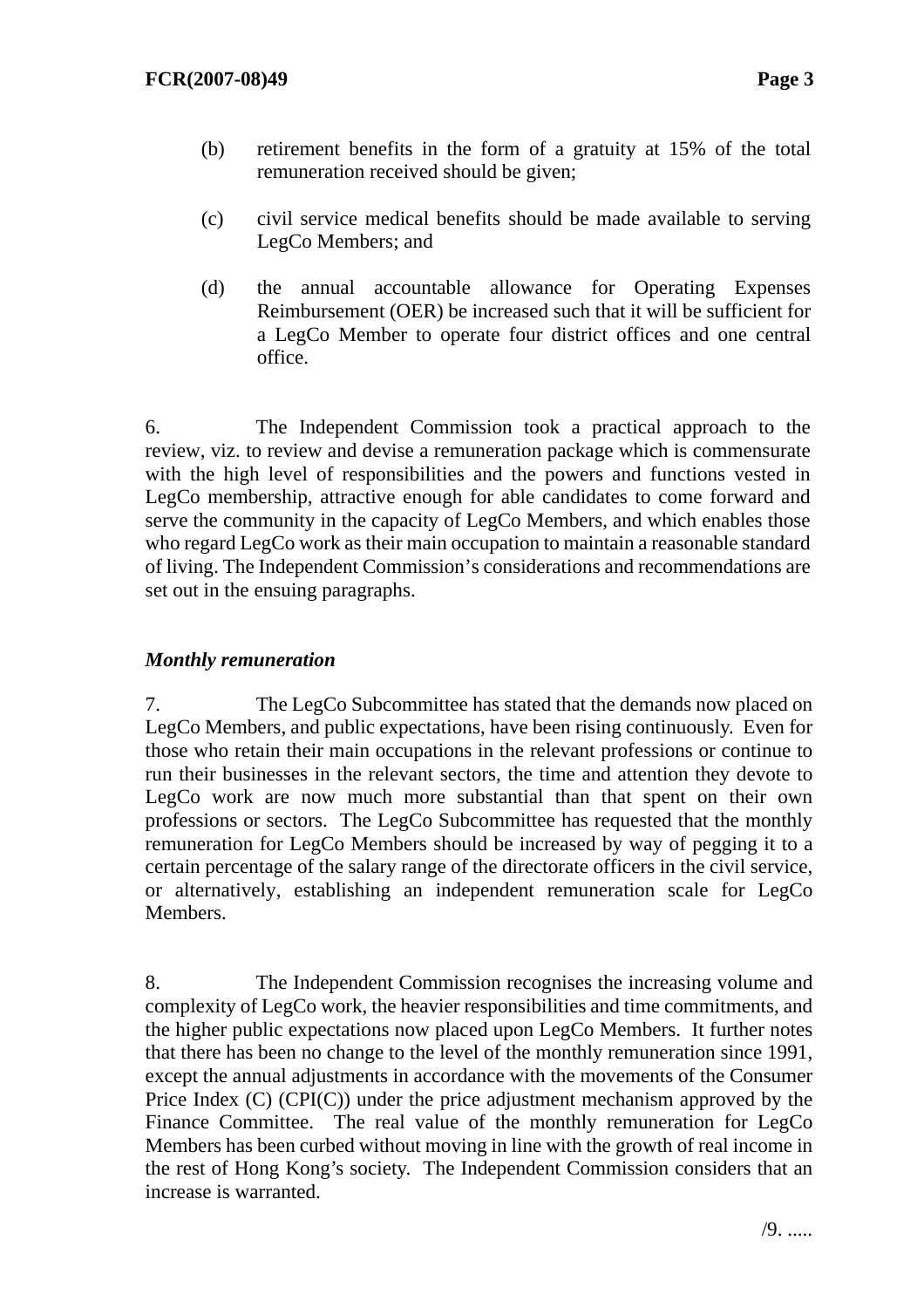9. The Independent Commission has examined the rate of economic growth and productivity gains vis-à-vis the change in the remuneration for LegCo Members. Since 1991, the overall rate of increase in the remuneration for LegCo Members has lagged behind the rate of growth in nominal Gross Domestic Product (GDP) per employed person and per capita nominal GDP by 12.0% and 16.4% respectively. In this light, the Independent Commission recommends that, with effect from the fourth-term LegCo, the monthly remuneration be increased by 15%, on top of the price adjustment due in October 2008. Based on the existing rate of \$56,750 at the 2007 price level, the proposed 15% increase will bring the monthly remuneration to the level of \$65,260 (rounded to the nearest ten). This will place LegCo Members among the top  $2.1\% - 2.2\%$  of salary earners as at 2006 (as opposed to 2.8% – 2.9% currently). The Independent Commission further recommends that the monthly remuneration for the LegCo President and the President's Deputy should continue to be fixed at 200% and 150% respectively of that for their fellow LegCo Members after the proposed 15% increase.

# *End-of-service gratuity*

10. The LegCo Subcommittee has requested that a gratuity equivalent to 15% of the remuneration that LegCo Members receive during their tenure of office be provided. The Independent Commission is sympathetic to the need to provide some form of protection to help LegCo Members tide over a period should they decide not to seek re-election or fail to be re-elected. Accordingly, and also in recognition of LegCo Members' service, the Independent Commission recommends that an end-of-service gratuity be made available to LegCo Members as requested. As to the size of the proposed gratuity, the Independent Commission considers that it is appropriate to pitch the gratuity at 15% of the total remuneration that LegCo Members receive, as this percentage is adopted in many entities in both the private and public sectors where an end-of-contract gratuity is payable.

11. In line with the established principle that any substantial changes to the remuneration package should be implemented only in the following LegCo term, the Independent Commission recommends that the proposed gratuity should be applicable for the fourth-term LegCo due to begin in October 2008. That is to say, starting from the fourth-term LegCo, upon the end of a LegCo term, the total amount of monthly remuneration that a LegCo Member receives in that term will be counted towards the calculation of the amount of gratuity which is payable upon the end of that term.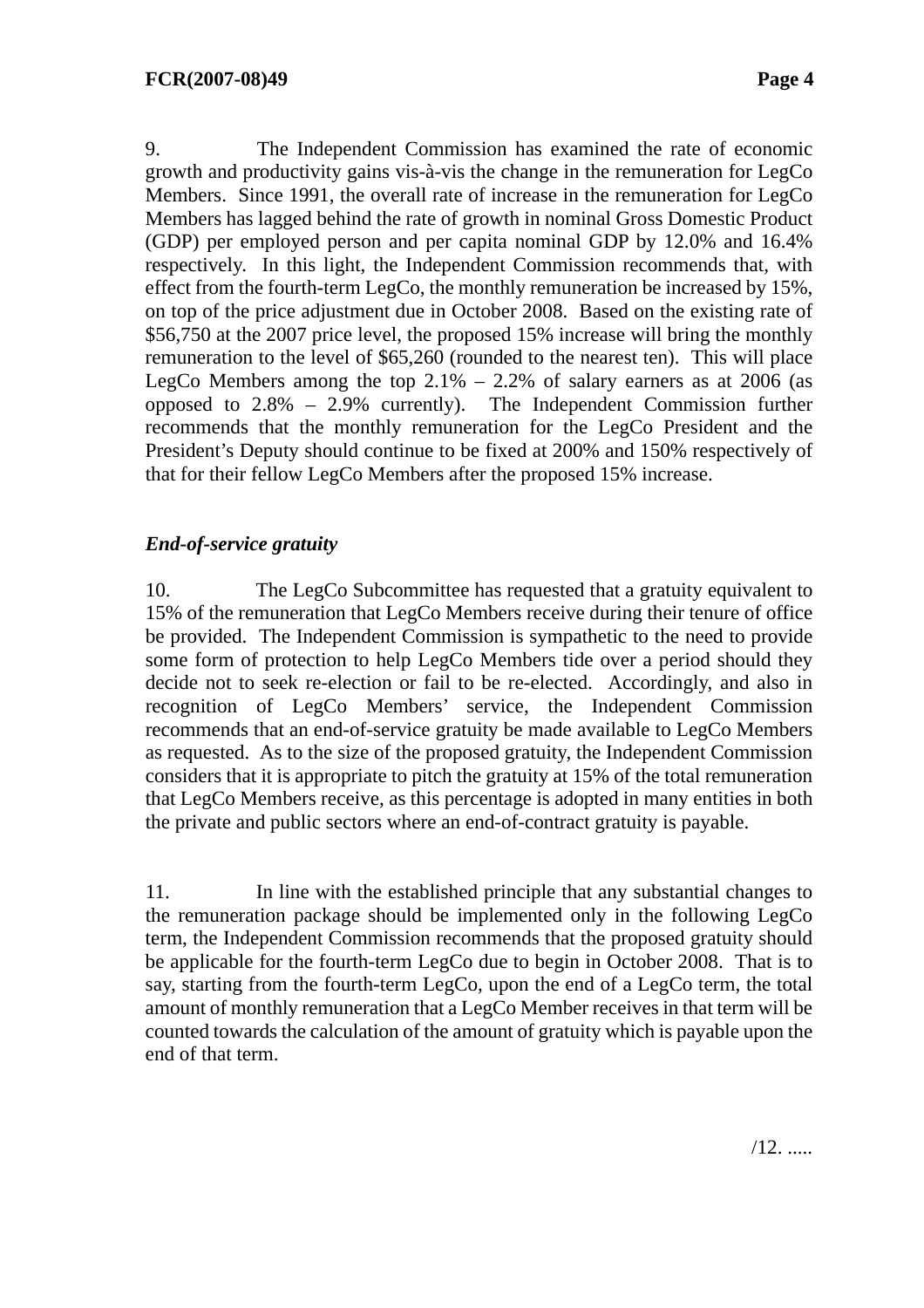12. Article 69 of the Basic Law stipulates that the term of office of LegCo shall be four years, except the first term. Each LegCo Member is expected to serve for four years when he or she is elected (unless he or she is returned in a by-election). The Independent Commission recommends that the proposed gratuity should be provided when a LegCo Member has completed his or her term of office, i.e. at the end of the four-year period.

13. That said, the Independent Commission considers that there are exceptional circumstances under which a LegCo Member may be provided with the proposed gratuity even if he or she does not serve out a whole LegCo term. The Independent Commission recommends that –

- (a) upon a Member's death, the gratuity should also be payable (to the administrator of the Member's estate);
- (b) a LegCo Member should not be entitled to receive the gratuity if he or she is declared by the LegCo President to be no longer qualified for the office under Article 79 of the Basic Law<sup>2</sup>, except under Article 79(1) (when he or she loses the ability to discharge his or her duties as a result of serious illness or other reasons), or under Article 79(4) (when he or she accepts a government appointment and becomes a public servant);
- (c) LegCo Members should be provided with the gratuity if their membership ceases due to the dissolution of LegCo under Article 50 of the Basic Law<sup>3</sup>;

 $/(d)$  .....

 $\overline{a}$ 2 Article 79 of the Basic Law stipulates the following circumstances under which the LegCo President shall declare that a Member is no longer qualified for LegCo office –

 <sup>&</sup>quot;(1) When he or she loses the ability to discharge his or her duties as a result of serious illness or other reasons;

<sup>(2)</sup> When he or she, with no valid reason, is absent from meetings for three consecutive months without the consent of the President of the Legislative Council;

<sup>(3)</sup> When he or she loses or renounces his or her status as a permanent resident of the Region;

<sup>(4)</sup> When he or she accepts a government appointment and becomes a public servant;

<sup>(5)</sup> When he or she is bankrupt or fails to comply with a court order to repay debts;

<sup>(6)</sup> When he or she is convicted and sentenced to imprisonment for one month or more for a criminal offence committed within or outside the Region and is relieved of his or her duties by a motion passed by two-thirds of the members of the Legislative Council present; and

<sup>(7)</sup> When he or she is censured for misbehaviour or breach of oath by a vote of two-thirds of the members of the Legislative Council present."

 $3$  Under Article 50 of the Basic Law, the Chief Executive may dissolve LegCo if he refuses to sign a bill passed the second time by LegCo, or LegCo refuses to pass a budget or any other important bill introduced by the Government, and if consensus still cannot be reached after consultations.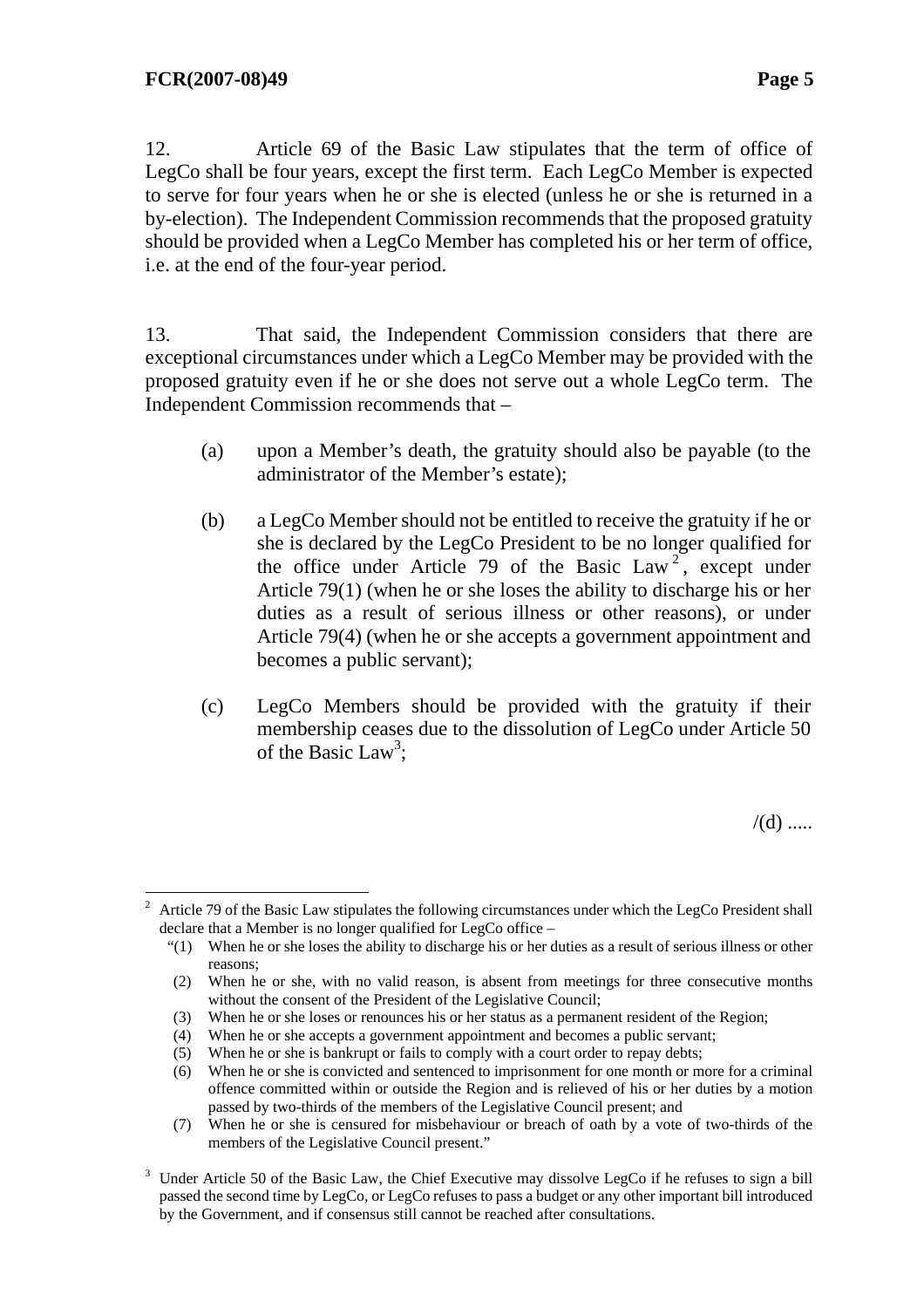- (d) if the LegCo President is satisfied, if necessary after consulting a body comprising LegCo Members, that a LegCo Member resigns as a result of serious illness or any other valid reasons, the LegCo President should have the discretion to have the gratuity paid to the Member; and
- (e) the amount of gratuity payable under the circumstances in (a) to (d) above should be determined on a pro-rata basis for the time the Member has served.

# *Medical benefits*

14. The LegCo Subcommittee has requested that civil service medical benefits be made available to serving LegCo Members. The Independent Commission accepts the LegCo Subcommittee's submission that the physical well-being of serving LegCo Members is important given the heavy demands placed on them, and recommends that certain forms of medical benefits should be made available to them so as to help them maintain better health and better serve the community during their tenure of office. It does not, however, support the LegCo Subcommittee's proposal of making available civil service medical benefits, being a type of staff benefits, for LegCo Members who have no employment relationship with the Government.

15. At present, LegCo Members may reimburse from the OER their expenses on the premium of their personal medical and dental insurance policies. The LegCo Subcommittee has previously stated that many LegCo Members have not done so as they have devoted the OER to other more pressing items. To address this point, the Independent Commission recommends that the present arrangement be strengthened, by the provision of a separate, additional annual accountable medical allowance. From this proposed accountable medical allowance, LegCo Members should be allowed to pay for the premium of their personal medical and/or dental insurance policies, either procured individually or jointly with other LegCo Members (in which case the premium should be apportioned evenly amongst all the involved LegCo Members and charged to their respective accounts), or to use the allowance to pay for actual medical and dental expenses. Having considered the premium of insurance plans generally available in the market which provide a comprehensive hospitalisation and out-patient coverage, the Independent Commission recommends that the allowance be pitched at \$25,000 per annum. The level of this medical allowance should be subject to the same price adjustment mechanism as applied to the monthly remuneration, the OER and the entertainment and travelling expenses allowance. The current arrangement where LegCo Members may reimburse from the OER their expenses on the premium of their personal medical and dental insurance policies should cease with effect from the fourth-term LegCo.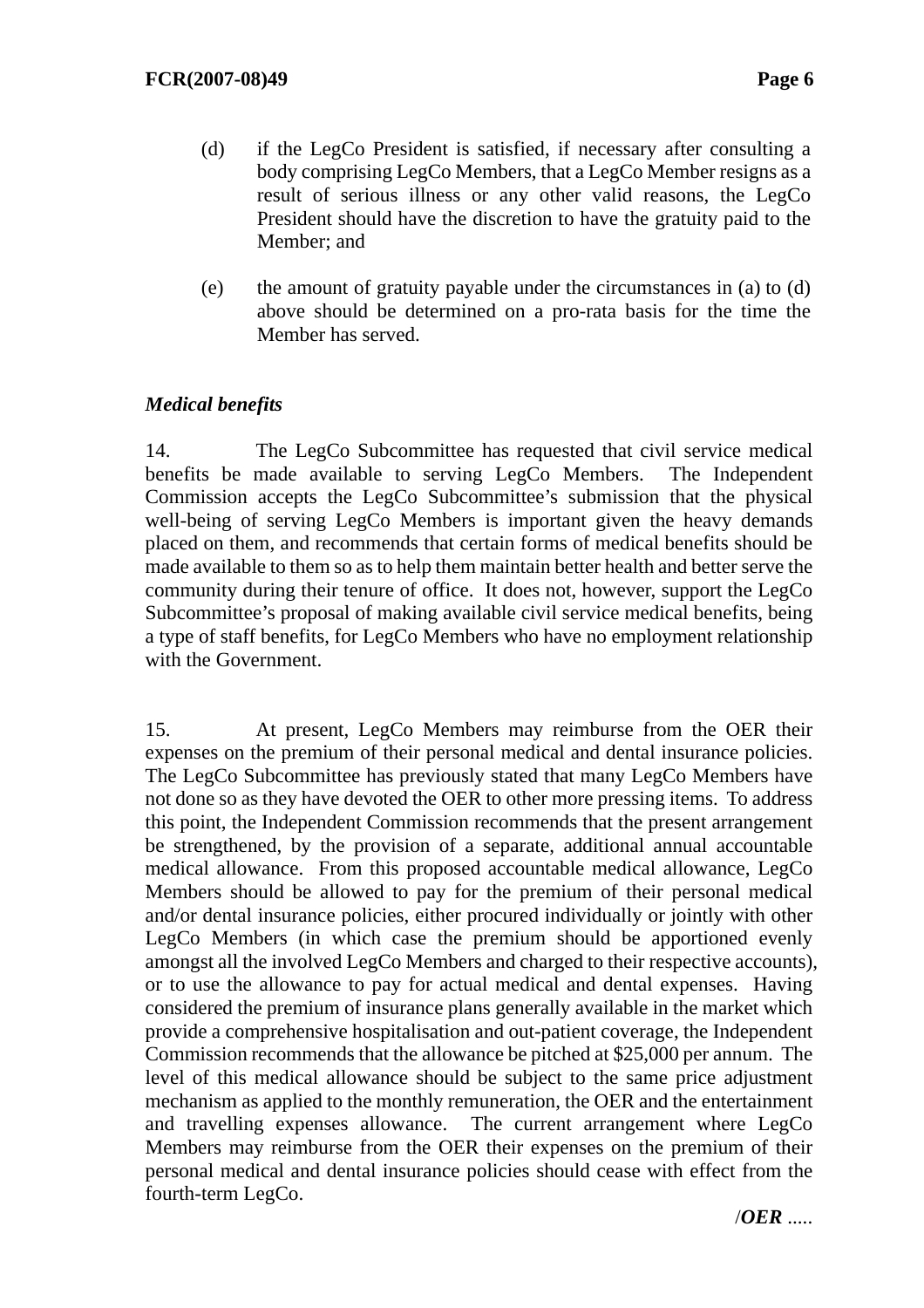#### *OER*

16. Following a review of the level of the OER conducted by the Independent Commission in mid-2006, the Finance Committee approved on 3 November 2006, vide FCR(2006-07)23, an increase of 10% in the OER with retrospective effect from 1 October 2006. With this increase, and the two price adjustments made in October 2006 and October 2007, the current level of the OER stands at \$1,534,020 per annum (i.e. \$127,835 per month). In its latest written submission to the Independent Commission, the LegCo Subcommittee requested that the OER should be increased to cater for the establishment of a LegCo Member's office in each District Council constituency, and that as in most cases, there are four District Council constituencies in a LegCo geographical constituency, the OER level should be set at a level with adequate provisions for the establishment of four district offices, on top of the central office.

17. In the review of the level of the OER conducted in mid-2006, the Independent Commission took the view that the need amongst LegCo Members and the cost of running a Member's office varied greatly, and that it was difficult, if not impossible, to devise an objective yardstick to determine the optimum number of assistants and district offices for LegCo Members, having regard to their different background and different modes of operation. The Independent Commission stands by this view in the present comprehensive review. It finds it difficult to accept the LegCo Subcommittee's submission that operating four district offices (plus one central office made available by the Administration to each LegCo Member free of charge) should be taken as the benchmark for determining the level of the OER.

18. In considering whether the current level of the OER is adequate for the majority of LegCo Members, the Independent Commission considers it prudent to examine the utilisation rate of the OER for the period after the 10% increase effective from 1 October 2006. For the period from October 2006 to May 2007 (the latest month with available information), the average utilisation rate of the OER was 86.6% which was slightly on the decline when compared with the rate of 92.6% for the same eight-month period in the 2005-06 legislative session. The Independent Commission therefore considers that there are not enough empirical data to allow an informed judgment at this stage and recommends no change to the current level of the OER.

/**FINANCIAL** ....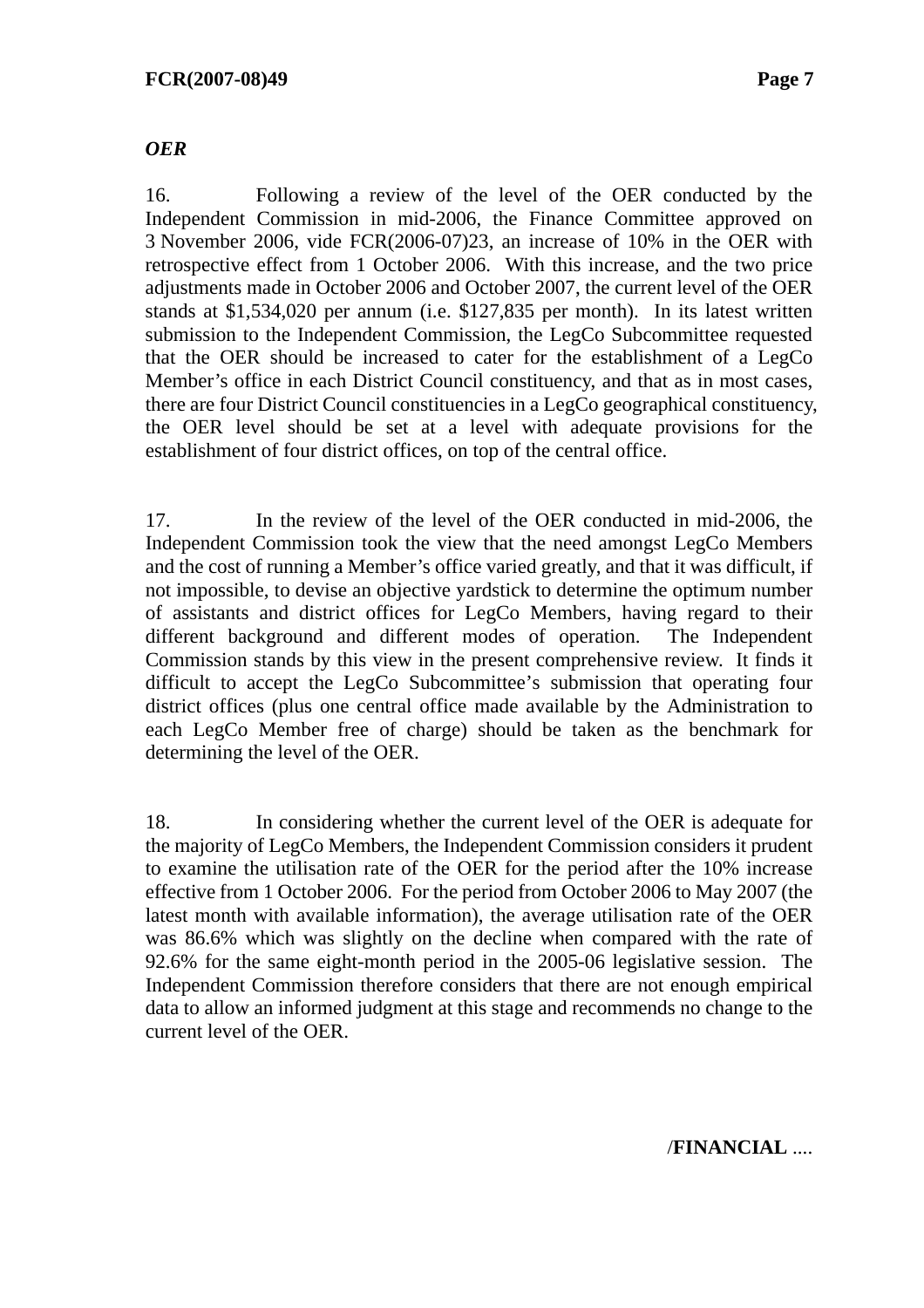### **FINANCIAL IMPLICATIONS**

19. We estimate that the annual additional expenditure due to the 15% increase in the monthly remuneration and the provision of an annual accountable medical allowance will be around \$6.28 million and \$1.5 million respectively. The proposed payment of 15% gratuity will entail additional expenditure of \$28.9 million per term. The total financial implications of implementing the proposals for the fourth-term LegCo, save for any annual price adjustments to be made, will be about \$60 million. Subject to Members' approval, we will include the necessary provisions in the draft Estimates of the respective financial years.

#### **PUBLIC CONSULTATION**

20. In the review conducted in mid-2006, the Independent Commission met the LegCo Subcommittee on 6 June 2006 and 2 August 2006. For the present comprehensive review, the Independent Commission visited two district offices operated by LegCo Members on 11 September 2007, and met the LegCo Subcommittee again on 18 September 2007. We also attended a meeting of the LegCo Subcommittee on 30 July 2007 to receive their views.

#### **BACKGROUND**

21. The Independent Commission is appointed by the Chief Executive to determine the remuneration package for the Executive Council and LegCo Members in the Hong Kong Special Administrative Region. The Independent Commission has completed a review and recommended enhancements to several components of the remuneration package for LegCo Members with effect from the fourth-term LegCo.

22. The proposed remuneration package for LegCo Members, effective as from the fourth-term LegCo, together with the existing one, are at the Enclosure. Encl.

-------------------------------------

Administration Wing Chief Secretary for Administration's Office January 2008